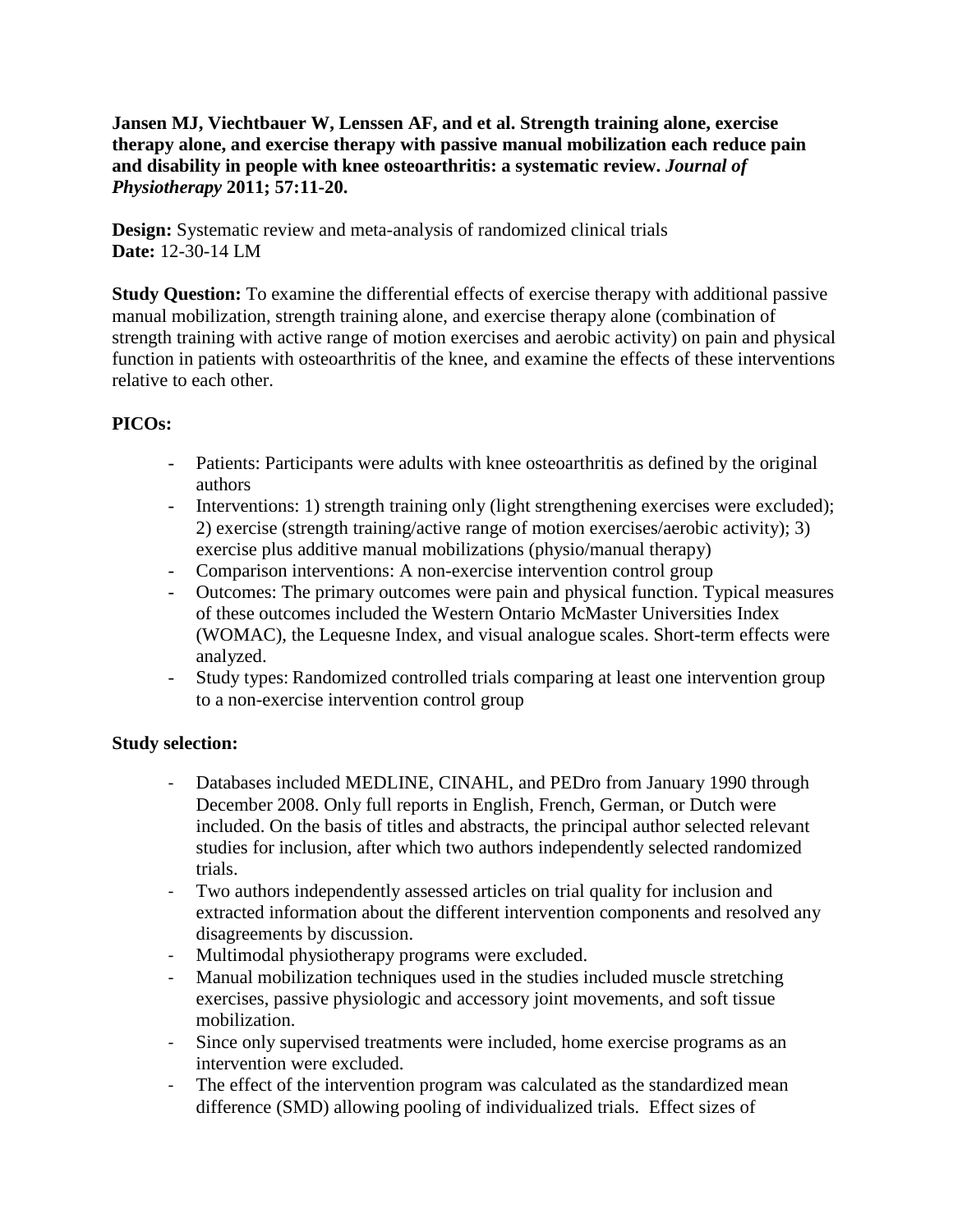- $O_1$  0.2-0.5 = small
- $\circ$  0.5-0.8 = moderate effect (clinically important)
- $\circ$  > 0.8 = large effect
- A meta-analysis was conducted to obtain the average effect for the different intervention types and to compare these effects against each other. It was anticipated that no trials would be found that directly compare any of the three interventions, and so a pre-planned, mixed-effects meta-regression model was used.
- Risk of bias was assessed using the criteria from the Evidence Based Richtlijn Ontwikkeling (EBRO) guideline-development platform which uses the following domains to score (0-9) studies; random sequence generation, allocation concealment, groups similar at baseline, blinding of participants, providers, and outcome assessors, < 15% dropouts, intention to treat analysis, and co-intervention reported.
- Restricted maximum likelihood estimation was used to estimate the amount of (residual) heterogeneity.
- To examine potential effect modification, analyses were repeated including various covariates in the model.

### **Results:**

- 153 citations were retrieved and screened for inclusion. Overall, 12 trials with 1262 participants met criteria and were included. 5 trials (494 participants) evaluated strength training, 5 trials (586 participants) evaluated exercise interventions, and 2 trials (182 participants) evaluated exercise plus additive manual mobilizations, all compared to non-exercise controls.
- No studies were found that directly compared any of the three intervention types to each other.
- The overall methodological quality of the studies ranged from 2 to 7 on a scale of 0 to 9 points (EBRO scores). Four studies scored 4 points, four studies scored 5 points, and one study each scored 2, 3, 6, and 7 points. All studies had some methodological flaws rendering most at a high risk of bias.
	- o Only 6 studies used concealment allocation
	- o None of the studies had participant or therapist blinding
	- o 7 studies blinded assessors
	- o Intention to treat analysis was performed on 5 studies
- Mean age was 60 to 70 years, and the majority were female (mean 75% of the patients were women). Duration of knee osteoarthritis ranged from 5 months to more than 10 years.
- Six studies were group-based interventions, while the other six used individually delivered treatment.
- Five studies offered additional education and seven studies incorporated a home exercise program in the intervention.
- In five studies the control group received no intervention, whereas in six studies the control group was given education, and in one study therapeutic ultrasound.
- Effect sizes could not be calculated for four studies, but the Cochrane Review by Fransen (2008), calculated the effect sizes for these same four studies with the help of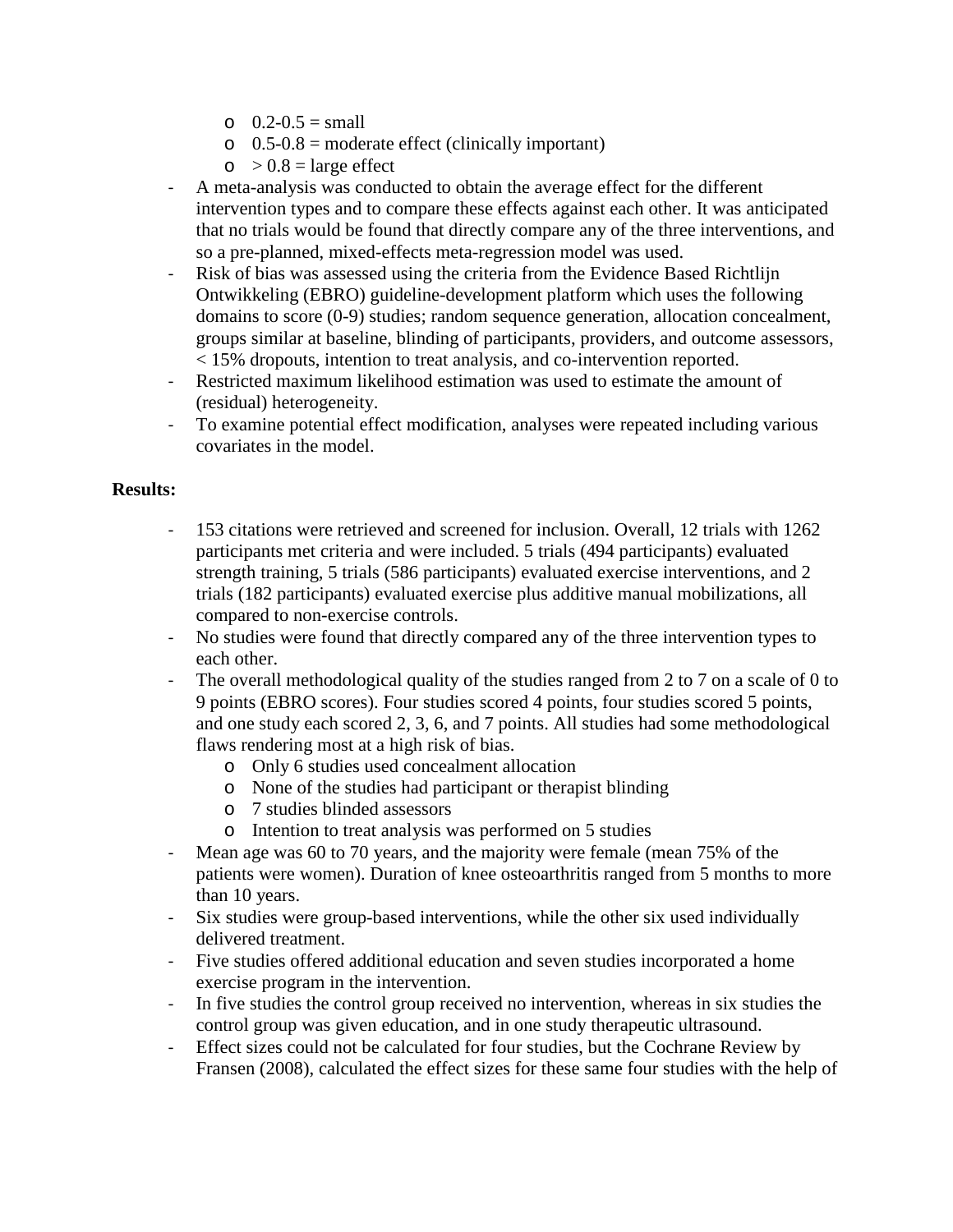externally provided data. This review used these calculated effect sizes on the assumption that these data had been correctly calculated.

- The meta-analysis pooled effect sizes (SMD) on pain was 0.38 (95% CI 0.23 to 0.54) for strength training only from 5 studies, 0.34 (95% CI 0.19 to 0.49) for exercise therapy alone from 5 studies, and 0.69 (95% CI 0.42 to 0.96) for exercise therapy plus manual mobilization from 2 studies. These pooled SMDs for pain were statistically significant for all 3 interventions. For the meta-regression, only the difference in effect sizes between exercise therapy and exercise therapy with additional manual mobilization was significant  $(p=0.03)$ , although the difference in effect sizes between strength training and exercise therapy with additional manual mobilization was close to being significant ( $p = 0.06$ ).
- The pooled effect sizes (SMD) on physical function was  $0.41$  (95% CI 0.17 to 0.66) for strength training from 5 studies, 0.25 (95% CI 0.03 to 0.48) for exercise therapy from 5 studies, and 0.43 (95% CI 0.05 to 0.81) for exercise therapy with additional manual mobilizations from 2 studies. These pooled SMDs for physical function were statistically significant for all 3 interventions. With meta-regression, no significant differences were found between the effect sizes of the different interventions with respect to physical functioning.
- The test for residual heterogeneity was not significant for pain  $(p = 0.36)$ , but it was for function ( $p = 0.03$ ).
- Effect modification analyses showed that none of the potential covariates, such as duration of treatment period or weight bearing exercise or not, had a significant influence on the effect sizes for pain or function.
- Out of the 12 individual studies, all 12 showed positive effect sizes for both pain and function, even though 4 studies reported effect sizes that were not statistically significant in reducing pain and 9 studies showed effect sizes that were not statistically significant in improving function. The pooled SMDs for all 3 interventions for both pain and function were statistically significant.

## **Authors' conclusions:**

- The main findings of this meta-analysis of 12 RCTs with 1262 participants were that all three intervention types were effective at relieving pain and improving physical function for knee OA. The effect size of exercise with additional manual mobilization on pain (0.69) was of moderate size, while the effect sizes of strength training (0.38) and exercise therapy alone (0.34) could be considered small. The effects on physical function tended to be smaller than those on pain, and would be considered moderate or small.
- The effect size of exercise with additional manual mobilization on pain was significantly higher than that of exercise therapy alone.
- Confidence intervals in this review were relatively narrow, especially for pain, suggesting sufficiently reliable effect sizes. For exercise with additional manual mobilization only two studies were included, resulting in larger confidence intervals and less reliable effect sizes.
- Supervised exercise treatment in physiotherapy and manual therapy should include at least an active exercise program involving strength training, aerobic activity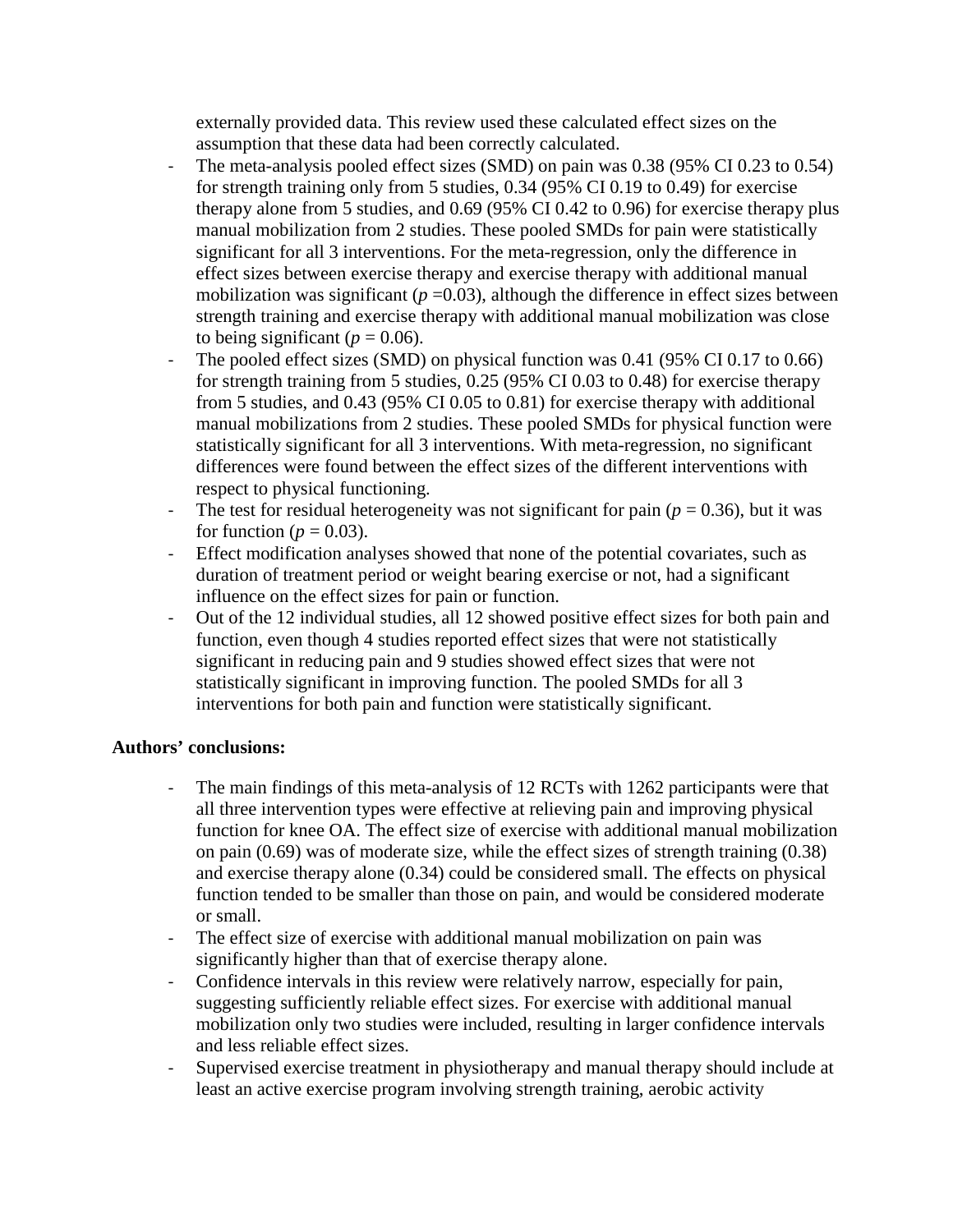exercises, and active range of motion exercises. To achieve better pain relief in patients with knee osteoarthritis, physiotherapists or manual therapists might consider adding manual mobilization to optimize supervised active exercise programs.

- It has been suggested that periarticular and muscular connective tissue could be implicated as symptom sources in patients with osteoarthritis of the knee. Manual techniques could be effective for this pain, mainly because the purpose of manual mobilization techniques is to restore damaged periarticular and intra-articular connective tissue.
- The authors hypothesize that larger effects of manual mobilizations can be expected specifically in subgroups of patients with more pain, greater loss of mobility, or both.
- This review suggests that additional manual mobilizations may have significantly better effects on pain relief compared to exercise alone and is an effective adjunct to exercise in physiotherapy for patients with pain from osteoarthritis of the knee.

### **Comments:**

- The meta-analysis pooled effect sizes (SMD) for pain indicate small statistically significant, but clinically unimportant effect sizes for strength training and exercise therapy and a moderate, statistically significant clinically important effect size for exercise therapy plus manual mobilization. The meta-analysis pooled effect sizes (SMD) for function indicate small statistically significant, but clinically unimportant effect sizes for all 3 interventions.
- For between intervention comparisons, only exercise therapy with additional manual mobilization was significantly more beneficial in reducing pain, but not in improving function, than exercise therapy alone. Results showed that strength training was not significantly more beneficial in reducing pain or improving function than exercise therapy alone.
- The results may have been influenced by factors such as type of aerobic exercise. Since the included studies used different types of aerobic exercise, such as stationary biking or fitness walking, it is not known if different aerobic exercises have different effects for pain or physical function.
- The characteristics for the various exercise programs varied widely between studies causing a large amount of heterogeneity, especially on the pain outcome. Despite large heterogeneity, the review's results showed a moderate effect size (0.69) for exercise with additional manual mobilization on reduced pain and a small effect size (0.39) for exercise with additional manual mobilization on improved function.
- The intervention duration also differed among these studies ranging from 4 to 16 weeks. This most likely added to the large heterogeneity among included studies.
- Only 2 studies were included in this review comparing exercise therapy with additional manual mobilization to non-exercise controls. The effect sizes for physical function for these 2 studies were widely different (0.14 and 0.82). The pooled effect size was 0.43 (95% CI 0.05 to 0.81). The test for residual heterogeneity was significant for function ( $p = 0.03$ ). Because there was high heterogeneity identified between these 2 studies, the authors should probably not have pooled the results, especially without explaining possible sources of heterogeneity or why the effect sizes were so different. A major limitation of the review was that the authors made no